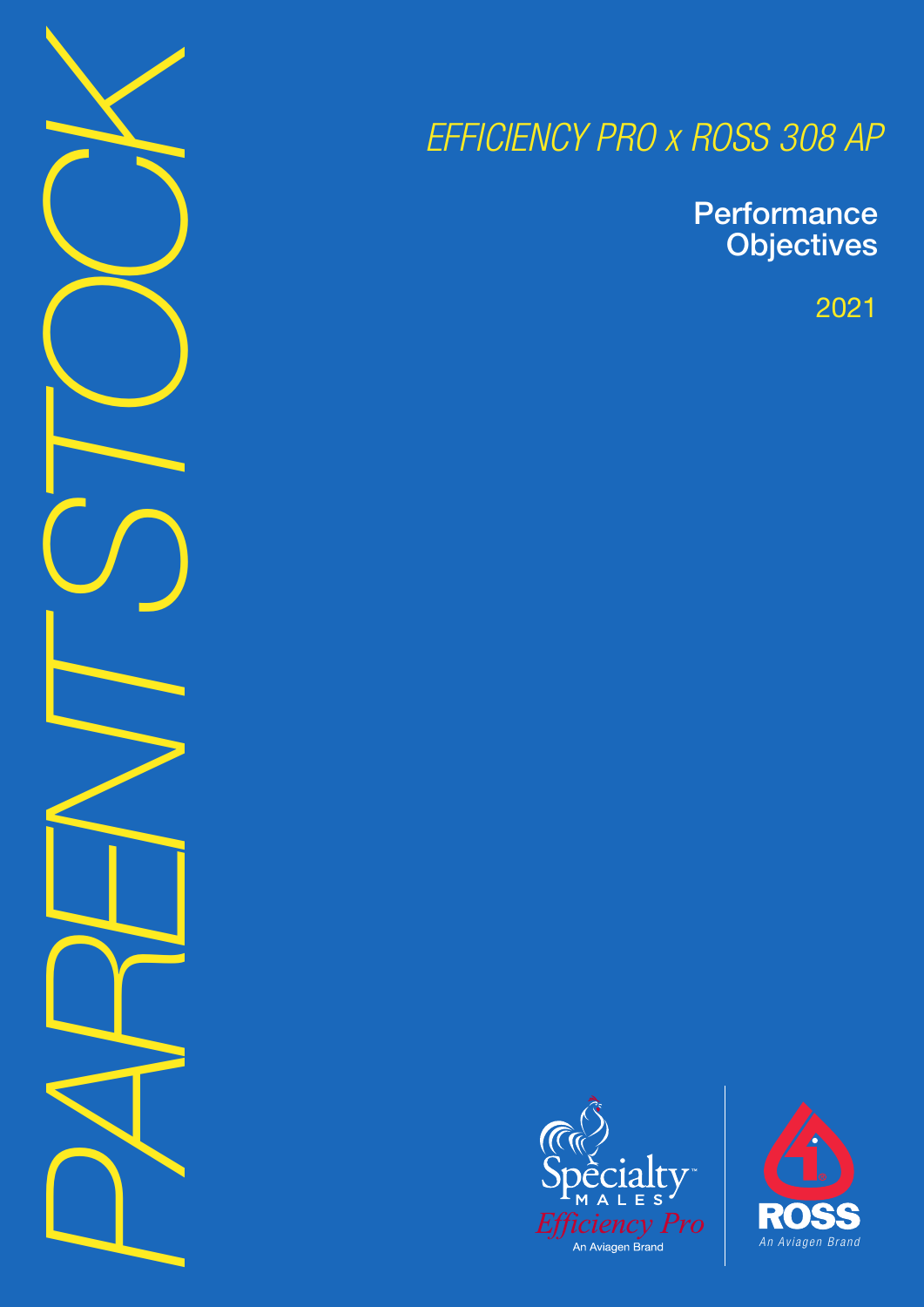### Introduction

This booklet contains the performance objectives for objectives for the Efficiency Pro™ (EP) x Ross® 308 AP parent stock and should be used in conjunction with the Ross Parent Stock Management Handbook and the Ross 308 AP Management Supplement.

### Performance

Poultry production is a global activity, but across the world there are differing management strategies adapted to local conditions.

These performance objectives are for birds that receive the first light stimulation **after** 21 weeks (147 days) of age. This is the most common strategy used worldwide as it gives distinct advantages in early egg size, chick number, and broiler chick quality.

Achieving the genetic potential of the birds depends on:

- Management to provide birds with their required environment.
- A dietary regime that provides the appropriate nutrients.
- **Effective biosecurity and disease control.**

If any one of these elements is sub-optimal, performance will suffer. The three sectors, environment, nutrition and health, are also interdependent. A problem in any one will result in a negative response by the bird to the other factors.

Data contained within this booklet indicates the performance that can be achieved under good management and environmental conditions and should therefore be regarded as "Performance Objectives" and not specifications. In practice, variations in performance may occur for a wide variety of reasons. For example, feed consumption can be affected significantly by form of feed, energy level, and house temperature.

While every attempt has been made to ensure the accuracy and relevance of the information presented, Aviagen® accepts no liability for the consequences of using this information to manage parent stock.

All weight measurements are shown in both metric (kg/g) and imperial (b/oz) to reflect the global nature of this publication.

In the tables, values are rounded. This may result in small inaccuracies when using the objectives to calculate other performance statistics.

For further information on the management of Ross stock, please contact your local Ross representative.

### **Contents**

| 03 | <b>Performance Summary</b>               |  |  |  |  |  |  |  |  |
|----|------------------------------------------|--|--|--|--|--|--|--|--|
| 04 | Male Body Weight and Feeding Program     |  |  |  |  |  |  |  |  |
| 05 | Female Body Weight and Feeding Program   |  |  |  |  |  |  |  |  |
| 06 | Female Feeding into Lay                  |  |  |  |  |  |  |  |  |
| 07 | <b>Weekly Egg Production</b>             |  |  |  |  |  |  |  |  |
| 08 | Weekly Hatchability and Chick Production |  |  |  |  |  |  |  |  |
| 09 | Weekly Egg Weight and Egg Mass           |  |  |  |  |  |  |  |  |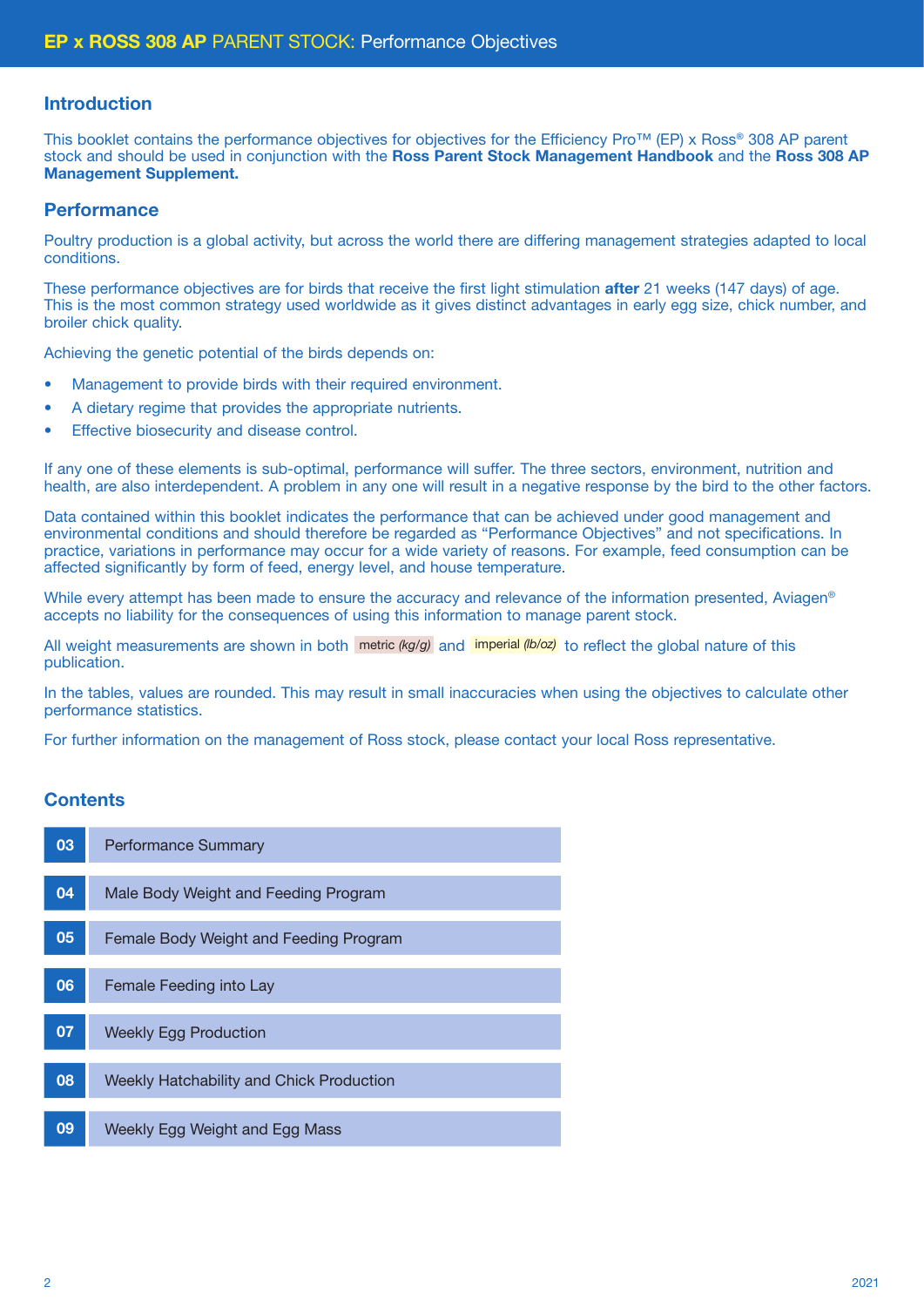### Performance Summary

The figures below are for birds light-stimulated after 21 weeks (147 days of age).

### Summary of 40 weeks of production.

| Age at depletion (days)<br>(weeks)                         | 448<br>64 | 448<br>64 |
|------------------------------------------------------------|-----------|-----------|
| Total Eggs (HHA*)                                          | 181.8     | 181.8     |
| Hatching Eggs (HHA*)                                       | 174.9     | 174.9     |
| Chicks/female housed at 175 days (25 weeks)                | 150.5     | 150.5     |
| Hatchability %                                             | 86.1      | 86.1      |
| Age at 5% Production (days)<br>(weeks)                     | 175<br>25 | 175<br>25 |
| Peak Production %                                          | 86.5      | 86.5      |
| Body weight at 175 days (25 weeks)                         | 3080 g    | $6.8$ lb  |
| Body weight at depletion                                   | 4175 g    | $9.2$ lb  |
| Liveability % (rearing period)                             | 95-96     | 95-96     |
| Liveability % (laying period)                              | 92        | 92        |
| Feed/100 Chicks**<br>day old -448 days (0-64 weeks)        | 37.4 kg   | 82.4 lb   |
| Feed/100 Hatching Eggs**<br>day old -448 days (0-64 weeks) | 32.2 kg   | 71.9 lb   |

KEY (kg/g) *– metric measurement* (lb/oz) *– imperial measurement*

\* Hen-Housed Average.

\*\* Feed amounts expressed in the table do not include male feed allocations.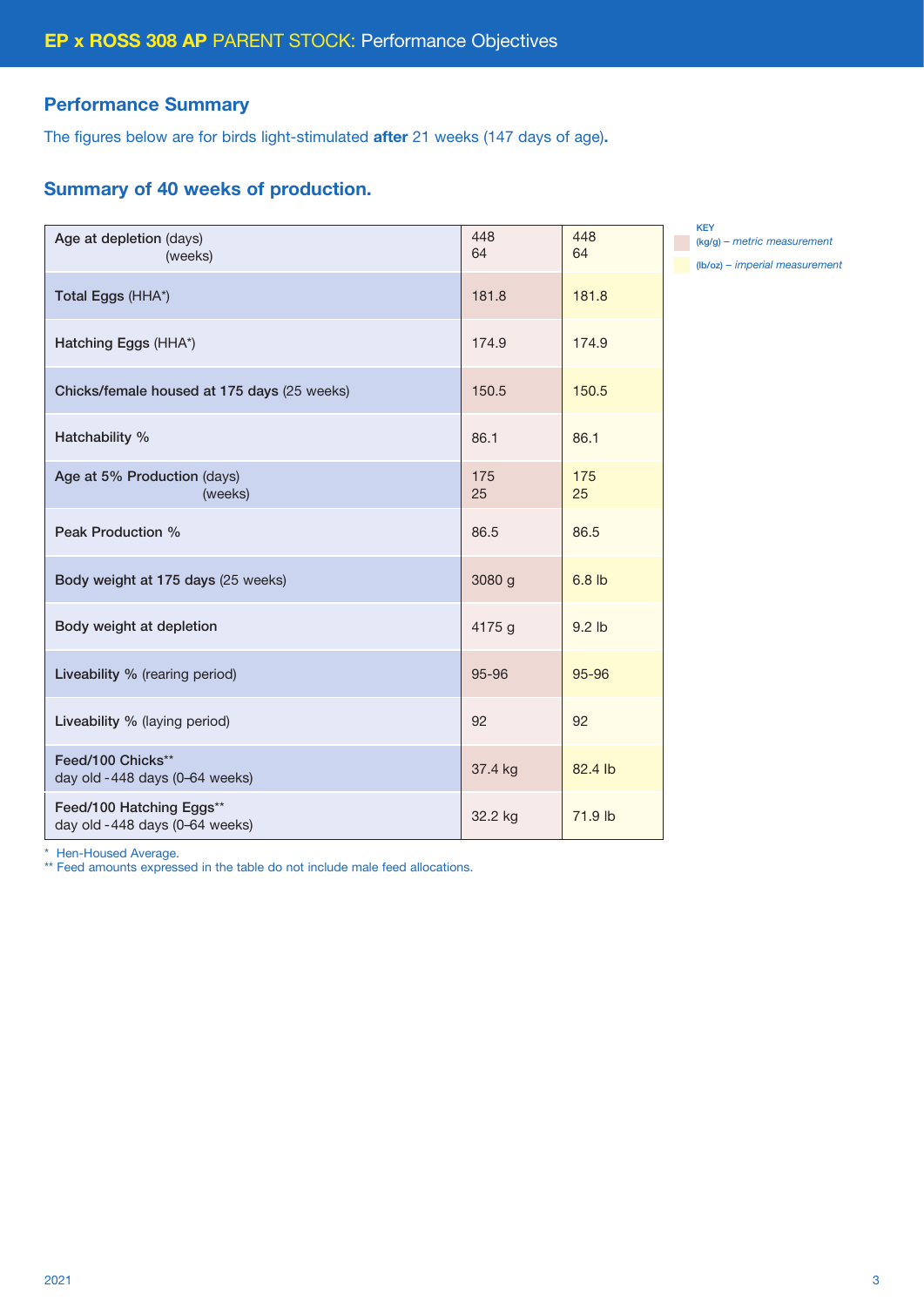### Male Body Weight and Feeding Program

| Age            | Age            | Body   | Weekly | Feed         | Body   | Weekly | Feed                            | Energy Intake    |
|----------------|----------------|--------|--------|--------------|--------|--------|---------------------------------|------------------|
| (days)         | (weeks)        | Weight | Gain   | (g/bird/day) | Weight | Gain   | $(\frac{1}{100}/\frac{day}{x})$ | (kcal/bird/day)* |
|                |                | (g)    | (g)    |              | (lb)   | (Ib)   |                                 |                  |
| Day old        | $\mathbf 0$    | 40     |        | ad lib       | 0.09   |        | ad lib                          | ad lib           |
| $\overline{7}$ | 1              | 150    | 110    | 33           | 0.33   | 0.24   | 7.2                             | 92               |
| 14             | $\overline{c}$ | 320    | 170    | 42           | 0.71   | 0.38   | 9.3                             | 118              |
| 21             | 3              | 525    | 205    | 49           | 1.16   | 0.45   | 10.8                            | 137              |
| 28             |                |        |        |              |        |        |                                 |                  |
|                | 4              | 755    | 230    | 54           | 1.66   | 0.50   | 11.9                            | 152              |
| 35             | 5              | 945    | 190    | 58           | 2.08   | 0.42   | 12.8                            | 162              |
| 42             | 6              | 1130   | 185    | 61           | 2.49   | 0.41   | 13.4                            | 170              |
| 49             | $\overline{7}$ | 1280   | 150    | 63           | 2.82   | 0.33   | 13.9                            | 177              |
| 56             | 8              | 1420   | 140    | 65           | 3.13   | 0.31   | 14.4                            | 183              |
| 63             | 9              | 1545   | 125    | 67           | 3.41   | 0.28   | 14.8                            | 188              |
| 70             | 10             | 1670   | 125    | 69           | 3.68   | 0.27   | 15.3                            | 194              |
| 77             | 11             | 1795   | 125    | 72           | 3.96   | 0.28   | 15.8                            | 200              |
| 84             | 12             | 1920   | 125    | 74           | 4.23   | 0.27   | 16.4                            | 208              |
| 91             | 13             | 2045   | 125    | 77           |        |        |                                 | 216              |
|                |                |        |        |              | 4.51   | 0.28   | 17.0                            |                  |
| 98             | 14             | 2170   | 125    | 80           | 4.78   | 0.27   | 17.6                            | 224              |
| 105            | 15             | 2295   | 125    | 83           | 5.06   | 0.28   | 18.4                            | 233              |
| 112            | 16             | 2420   | 125    | 87           | 5.34   | 0.28   | 19.1                            | 243              |
| 119            | 17             | 2560   | 140    | 90           | 5.64   | 0.30   | 19.8                            | 252              |
| 126            | 18             | 2715   | 155    | 93           | 5.99   | 0.35   | 20.6                            | 262              |
| 133            | 19             | 2875   | 160    | 98           | 6.34   | 0.35   | 21.5                            | 273              |
| 140            | 20             | 3035   | 160    | 102          | 6.69   | 0.35   | 22.5                            | 286              |
| 147            | 21             | 3195   | 160    | 107          | 7.04   | 0.35   | 23.5                            | 299              |
|                |                |        |        |              |        |        |                                 |                  |
| 154            | 22             | 3355   | 160    | 112          | 7.40   | 0.36   | 24.7                            | 313              |
| 161            | 23             | 3515   | 160    | 118          | 7.75   | 0.35   | 26.0                            | 330              |
| 168            | 24             | 3675   | 160    | 121          | 8.10   | 0.35   | 26.7                            | 340              |
| 175            | 25             | 3825   | 150    | 123          | 8.43   | 0.33   | 27.1                            | 344              |
| 182            | 26             | 3960   | 135    | 124          | 8.73   | 0.30   | 27.4                            | 348              |
| 189            | 27             | 4035   | 75     | 125          | 8.90   | 0.17   | 27.6                            | 351              |
| 196            | 28             | 4090   | 55     | 126          | 9.02   | 0.12   | 27.8                            | 353              |
| 203            | 29             | 4120   | 30     | 127          | 9.08   | 0.06   | 28.0                            | 355              |
| 210            | 30             | 4150   | 30     | 128          | 9.15   | 0.07   | 28.1                            | 357              |
| 217            | 31             | 4180   | 30     | 128          | 9.22   | 0.07   | 28.3                            | 360              |
|                |                |        |        |              |        |        |                                 |                  |
| 224            | 32             | 4210   | 30     | 129          | 9.28   | 0.06   | 28.5                            | 362              |
| 231            | 33             | 4240   | 30     | 130          | 9.35   | 0.07   | 28.7                            | 365              |
| 238            | 34             | 4270   | 30     | 131          | 9.41   | 0.06   | 28.9                            | 367              |
| 245            | 35             | 4300   | 30     | 132          | 9.48   | 0.07   | 29.1                            | 370              |
| 252            | 36             | 4330   | 30     | 133          | 9.55   | 0.07   | 29.3                            | 372              |
| 259            | 37             | 4360   | 30     | 134          | 9.61   | 0.06   | 29.5                            | 375              |
| 266            | 38             | 4390   | 30     | 135          | 9.68   | 0.07   | 29.7                            | 377              |
| 273            | 39             | 4420   | 30     | 136          | 9.74   | 0.06   | 29.9                            | 380              |
| 280            | 40             | 4450   | 30     | 136          | 9.81   | 0.07   | 30.1                            | 382              |
| 287            | 41             | 4480   | 30     | 137          | 9.88   | 0.07   | 30.3                            | 384              |
|                |                |        |        |              |        |        |                                 |                  |
| 294            | 42             | 4510   | 30     | 138          | 9.94   | 0.06   | 30.5                            | 387              |
| 301            | 43             | 4540   | 30     | 139          | 10.01  | 0.07   | 30.6                            | 389              |
| 308            | 44             | 4570   | 30     | 140          | 10.08  | 0.07   | 30.8                            | 392              |
| 315            | 45             | 4600   | 30     | 141          | 10.14  | 0.06   | 31.0                            | 394              |
| 322            | 46             | 4630   | 30     | 141          | 10.21  | 0.07   | 31.2                            | 396              |
| 329            | 47             | 4660   | 30     | 142          | 10.27  | 0.06   | 31.4                            | 398              |
| 336            | 48             | 4690   | 30     | 143          | 10.34  | 0.07   | 31.5                            | 401              |
| 343            | 49             | 4720   | 30     | 144          | 10.41  | 0.07   | 31.7                            | 403              |
| 350            | 50             | 4750   | 30     | 145          | 10.47  | 0.06   | 31.9                            | 405              |
| 357            | 51             | 4780   | 30     | 145          | 10.54  | 0.07   | 32.1                            | 407              |
| 364            | 52             | 4810   | 30     | 146          | 10.60  | 0.06   | 32.2                            | 409              |
|                |                |        |        |              |        |        |                                 |                  |
| 371            | 53             | 4840   | 30     | 147          | 10.67  | 0.07   | 32.4                            | 411              |
| 378            | 54             | 4870   | 30     | 148          | 10.74  | 0.07   | 32.5                            | 413              |
| 385            | 55             | 4900   | 30     | 148          | 10.80  | 0.06   | 32.7                            | 415              |
| 392            | 56             | 4930   | 30     | 149          | 10.87  | 0.07   | 32.8                            | 417              |
| 399            | 57             | 4960   | 30     | 150          | 10.93  | 0.06   | 33.0                            | 419              |
| 406            | 58             | 4990   | 30     | 150          | 11.00  | 0.07   | 33.1                            | 421              |
| 413            | 59             | 5020   | 30     | 151          | 11.07  | 0.07   | 33.3                            | 422              |
| 420            | 60             | 5050   | 30     | 151          | 11.13  | 0.06   | 33.4                            | 424              |
| 427            | 61             | 5080   | 30     | 152          | 11.20  | 0.07   | 33.5                            | 426              |
| 434            | 62             | 5110   | 30     | 153          | 11.27  | 0.07   | 33.6                            | 427              |
| 441            | 63             | 5140   | 30     | 153          | 11.33  | 0.06   | 33.7                            | 429              |
|                |                |        |        |              |        |        |                                 |                  |
| 448            | 64             | 5170   | 30     | 154          | 11.40  | 0.07   | 33.9                            | 430              |

KEY

*(kg/g) – metric measurement (lb/oz) – imperial measurement*

\*Feed quantities are a guide only, based on recommended dietary energy levels of 2800 kcal ME/kg (1270 kcal ME/lb). Adjustments must be made to reflect feeding differing energy levels.

### **NOTES**

*Body weights are those 4-6 hours after feeding.*

*This profile allows the male to reach sexual maturity by female first egg. Weekly body-weight gain beyond 28 weeks (196 days) should average approximately 30 g (0.06-0.07 lb).*

*Field performance has shown that this practice ensures that the body condition of the males is not compromised so they will maintain the best possible fertility levels.*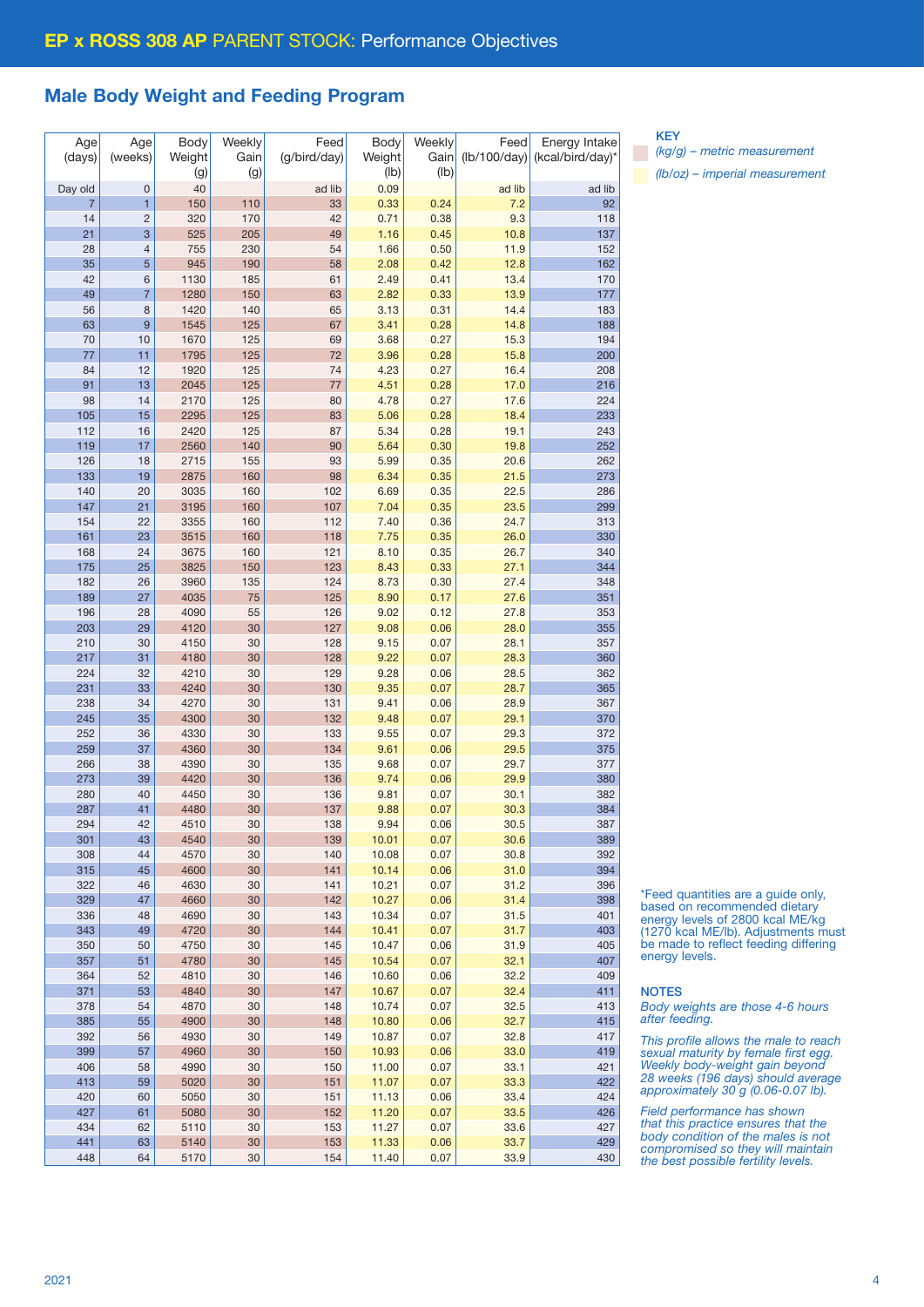### Female Body Weight and Feeding Program

| Age            | Age            | <b>Body</b> | Weekly | Feed         | <b>Body</b> | Weekly | Feed         | Energy Intake    |
|----------------|----------------|-------------|--------|--------------|-------------|--------|--------------|------------------|
| (days)         | (weeks)        | Weight      | Gain   | (g/bird/day) | Weight      | Gain   | (lb/100/day) | (kcal/bird/day)* |
|                |                | (g)         | (g)    |              | (Ib)        | (lb)   |              |                  |
| Day old        | $\mathbf 0$    | 40          |        | ad lib       | 0.09        |        | ad lib       | ad lib           |
| $\overline{7}$ | 1              | 145         | 105    | 22           | 0.32        | 0.23   | 5.0          | 63               |
|                |                |             |        |              |             |        |              |                  |
| 14             | $\overline{c}$ | 260         | 115    | 27           | 0.57        | 0.25   | 6.0          | 76               |
| 21             | 3              | 380         | 120    | 30           | 0.84        | 0.27   | 6.7          | 85               |
| 28             | 4              | 490         | 110    | 33           | 1.08        | 0.24   | 7.3          | 92               |
| 35             | 5              | 590         | 100    | 36           | $1.30$      | 0.22   | 7.8          | 99               |
| 42             | 6              | 680         | 90     | 38           | 1.50        | 0.20   | 8.4          | 107              |
| 49             | $\overline{7}$ | 770         | 90     | 41           | 1.70        | 0.20   | 9.1          | 115              |
| 56             | 8              | 860         | 90     | 44           | 1.90        | 0.20   | 9.8          | 124              |
|                |                |             |        |              |             |        |              |                  |
| 63             | $\overline{9}$ | 950         | 90     | 47           | 2.09        | 0.19   | 10.5         | 133              |
| 70             | 10             | 1040        | 90     | 51           | 2.29        | 0.20   | 11.2         | 142              |
| 77             | 11             | 1130        | 90     | 54           | 2.49        | 0.20   | 11.9         | 151              |
| 84             | 12             | 1220        | 90     | 57           | 2.69        | 0.20   | 12.6         | 161              |
| 91             | 13             | 1315        | 95     | 62           | 2.90        | 0.21   | 13.6         | 173              |
| 98             | 14             | 1425        | 110    | 66           | 3.14        | 0.24   | 14.5         | 185              |
| 105            | 15             | 1535        | 110    | 71           | 3.38        | 0.24   | 15.6         | 198              |
|                |                |             |        |              |             |        |              |                  |
| 112            | 16             | 1655        | 120    | 76           | 3.65        | 0.27   | 16.7         | 212              |
| 119            | 17             | 1785        | 130    | 80           | 3.94        | 0.29   | 17.7         | 224              |
| 126            | 18             | 1915        | 130    | 85           | 4.22        | 0.28   | 18.8         | 239              |
| 133            | 19             | 2060        | 145    | 91           | 4.54        | 0.32   | 20.0         | 254              |
| 140            | 20             | 2215        | 155    | 98           | 4.88        | 0.34   | 21.7         | 275              |
| 147            | 21             | 2400        | 185    | 104          | 5.29        | 0.41   | 22.9         | 291              |
| 154            | 22             | 2575        | 175    | 109          | 5.68        | 0.39   | 23.9         | 304              |
|                |                |             |        |              |             |        |              | 317              |
| 161            | 23             | 2745        | 170    | 113          | 6.05        | 0.37   | 24.9         |                  |
| 168            | 24             | 2915        | 170    | 119          | 6.43        | 0.38   | 26.3         | 335              |
| 175            | 25             | 3080        | 165    | 135          | 6.79        | 0.36   | 29.7         | 377              |
| 182            | 26             | 3235        | 155    | 153          | 7.13        | 0.34   | 33.8         | 429              |
| 189            | 27             | 3365        | 130    | 165          | 7.42        | 0.29   | 36.3         | 461              |
| 196            | 28             | 3455        | 90     | 168          | 7.62        | 0.20   | 37.0         | 470              |
| 203            | 29             | 3515        | 60     | 168          | 7.75        | 0.13   | 37.0         | 470              |
| 210            | 30             | 3555        | 40     | 168          | 7.84        | 0.09   | 37.0         | 470              |
| 217            | 31             | 3590        | 35     | 168          | 7.91        | 0.07   | 37.0         | 470              |
|                |                |             |        |              |             |        |              |                  |
| 224            | 32             | 3620        | 30     | 168          | 7.98        | 0.07   | 37.0         | 470              |
| 231            | 33             | 3640        | 20     | 168          | 8.02        | 0.04   | 37.0         | 470              |
| 238            | 34             | 3660        | 20     | 168          | 8.07        | 0.05   | 37.0         | 470              |
| 245            | 35             | 3680        | 20     | 168          | 8.11        | 0.04   | 37.0         | 470              |
| 252            | 36             | 3700        | 20     | 167          | 8.16        | 0.05   | 36.9         | 469              |
| 259            | 37             | 3720        | 20     | 167          | 8.20        | 0.04   | 36.8         | 467              |
| 266            | 38             | 3740        | 20     | 167          | 8.25        | 0.05   | 36.8         | 467              |
| 273            | 39             | 3760        | 20     | 167          | 8.29        | 0.04   | 36.8         | 467              |
|                |                |             |        |              |             |        |              |                  |
| 280            | 40             | 3780        | 20     | 167          | 8.33        | 0.04   | 36.7         | 466              |
| 287            | 41             | 3800        | 20     | 166          | 8.38        | 0.05   | 36.7         | 466              |
| 294            | 42             | 3820        | 20     | 166          | 8.42        | 0.04   | 36.6         | 465              |
| 301            | 43             | 3840        | 20     | 166          | 8.47        | 0.05   | 36.6         | 464              |
| 308            | 44             | 3860        | 20     | 165          | 8.51        | 0.04   | 36.4         | 463              |
| 315            | 45             | 3880        | 20     | 165          | 8.55        | 0.04   | 36.3         | 462              |
| 322            | 46             | 3900        | 20     | 164          | 8.60        | 0.05   | 36.2         | 460              |
| 329            | 47             | 3920        | 20     | 164          | 8.64        | 0.04   | 36.1         | 459              |
| 336            | 48             | 3935        | 15     | 163          | 8.68        | 0.04   | 36.0         | 457              |
|                |                |             |        |              |             |        |              |                  |
| 343            | 49             | 3950        | 15     | 163          | 8.71        | 0.03   | 35.9         | 456              |
| 350            | 50             | 3965        | 15     | 162          | 8.74        | 0.03   | 35.8         | 455              |
| 357            | 51             | 3980        | 15     | 162          | 8.77        | 0.03   | 35.6         | 452              |
| 364            | 52             | 3995        | 15     | 161          | 8.81        | 0.04   | 35.5         | 450              |
| 371            | 53             | 4010        | 15     | 160          | 8.84        | 0.03   | 35.3         | 449              |
| 378            | 54             | 4025        | 15     | 160          | 8.87        | 0.03   | 35.2         | 447              |
| 385            | 55             | 4040        | 15     | 159          | 8.91        | 0.04   | 35.1         | 446              |
| 392            | 56             | 4055        | 15     | 159          | 8.94        | 0.03   | 35.0         | 444              |
|                |                |             |        |              |             |        |              |                  |
| 399            | 57             | 4070        | 15     | 158          | 8.97        | 0.03   | 34.8         | 443              |
| 406            | 58             | 4085        | 15     | 158          | 9.01        | 0.04   | 34.7         | 441              |
| 413            | 59             | 4100        | 15     | 157          | 9.04        | 0.03   | 34.6         | 440              |
| 420            | 60             | 4115        | 15     | 157          | 9.07        | 0.03   | 34.5         | 438              |
| 427            | 61             | 4130        | 15     | 156          | 9.11        | 0.04   | 34.4         | 437              |
| 434            | 62             | 4145        | 15     | 156          | 9.14        | 0.03   | 34.3         | 436              |
| 441            | 63             | 4160        | 15     | 155          | 9.17        | 0.03   | 34.2         | 434              |
| 448            | 64             | 4175        | 15     | 155          | 9.20        | 0.03   | 34.1         | 433              |
|                |                |             |        |              |             |        |              |                  |

**KEY** 

*(kg/g) – metric measurement (lb/oz) – imperial measurement*

\*Feed quantities are a guide only, based on recommended dietary levels of 2800 kcal ME/kg (1270 kcal ME/lb). Adjustments must be made to reflect feeding differing energy levels.

### NOTES

*Weekly body-weight gain beyond 32 weeks (224 days) should average approximately 15-20 g (0.03-0.05 lb).* 

*Body weights are based on a feed day, 4-6 hours after feeding.*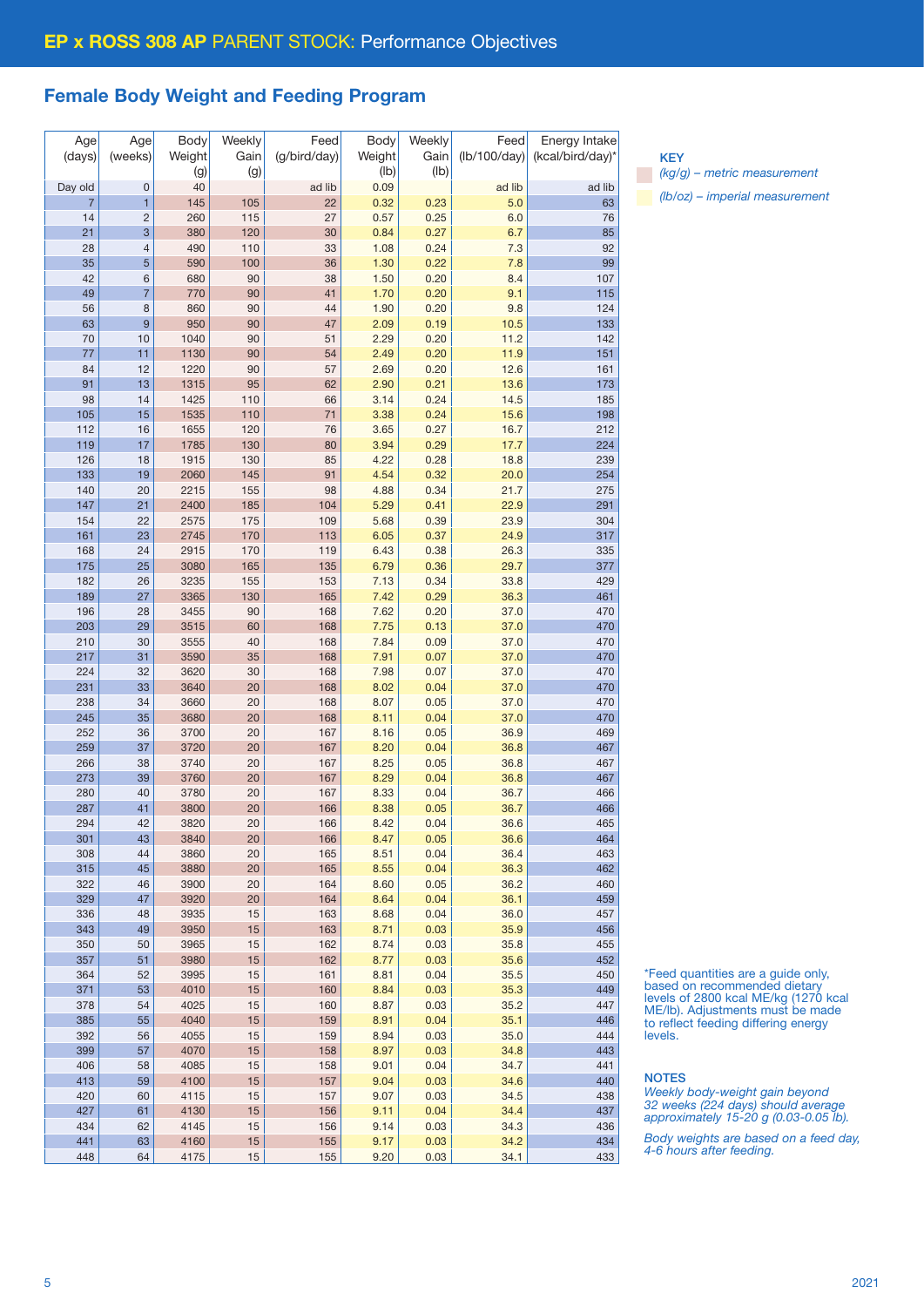### Female Feeding into Lay

| Hen-day<br>(% ) | Daily energy<br>intake (kcal/bird/<br>$day)^*$ | Feed intake<br>(g/bird/day) | Feed<br>increase (g/bird/<br>day) |
|-----------------|------------------------------------------------|-----------------------------|-----------------------------------|
| 5               | 377                                            | 135                         |                                   |
| 10              | 383                                            | 137                         | $\overline{c}$                    |
| 15              | 389                                            | 139                         | $\overline{2}$                    |
| 20              | 394                                            | 141                         | $\overline{c}$                    |
| 25              | 400                                            | 143                         | $\overline{c}$                    |
| 30              | 405                                            | 145                         | $\overline{2}$                    |
| 35              | 414                                            | 148                         | 3                                 |
| 40              | 422                                            | 151                         | 3                                 |
| 45              | 431                                            | 154                         | 3                                 |
| 50              | 439                                            | 157                         | 3                                 |
| 55              | 447                                            | 160                         | 3                                 |
| 65              | 459                                            | 164                         | $\overline{4}$                    |
| >75             | 470                                            | 168                         | $\overline{4}$                    |

\*Daily energy and feed intakes are based on current recommended dietary levels of energy [2800 kcal ME/kg (1270 kcal ME/lb)] and assuming an ambient temperature of 20 - 21°C (68-70°F).

### **NOTES**

*Feeding programs should be adjusted according to actual feed intake at 5% hen-day production. It may be necessary to adjust feed amounts daily (rather than every 5% as given in the table), taking into account the rate of daily production. Adjustments to feed amounts will need to be made if dietary energy levels are different to those recommended or if environmental temperatures are warmer or cooler than assumed here.*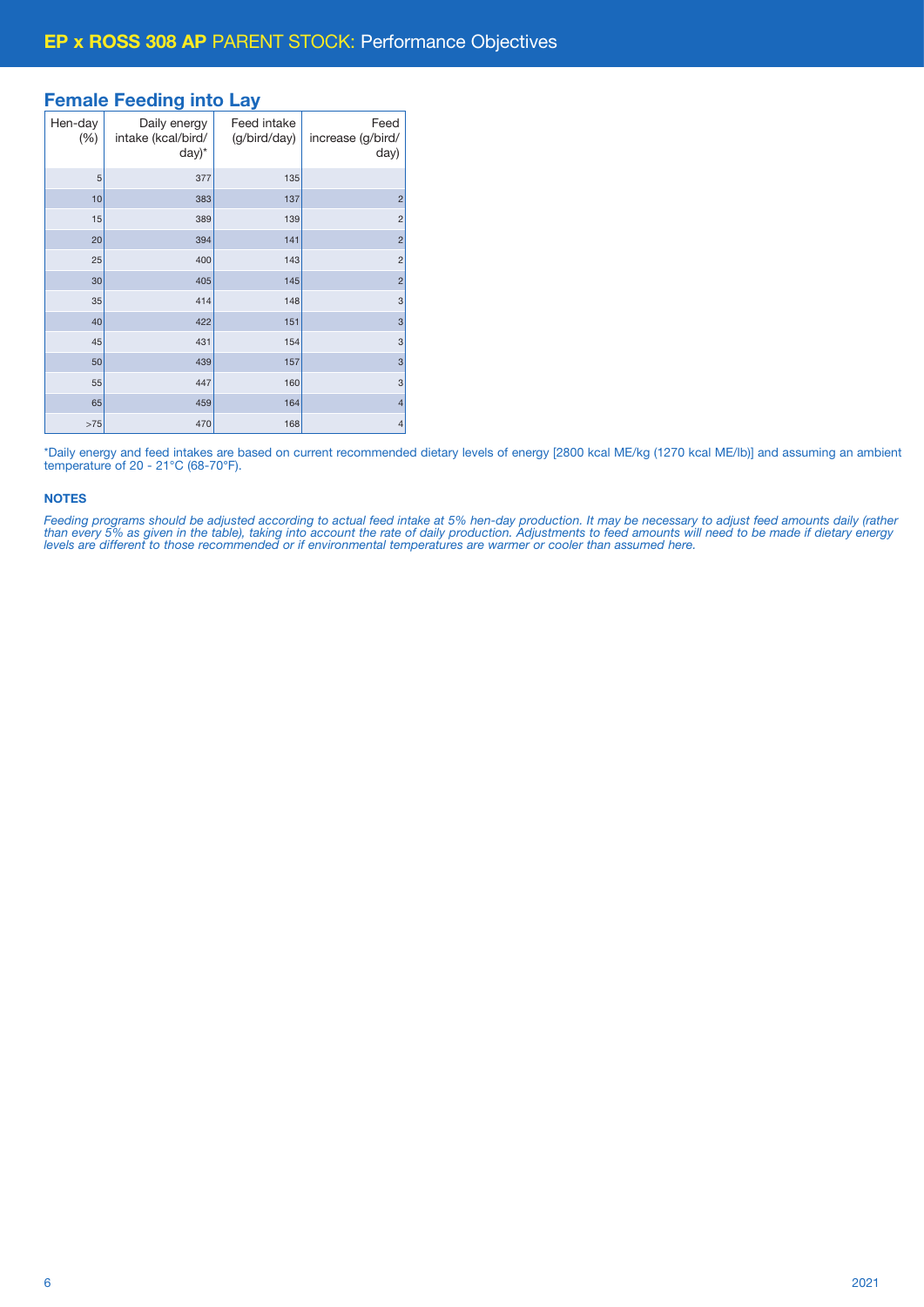### Weekly Egg Production

| Week of<br>Production          | Age        | Age      | Hen-Housed | Hen-Week | Eggs/Bird/<br>Week | Eggs/Bird/<br>Cum. | Hatching             | Hatching           | <b>Hatching Egg</b><br>Utilization | Hatching Egg<br>Utilization |
|--------------------------------|------------|----------|------------|----------|--------------------|--------------------|----------------------|--------------------|------------------------------------|-----------------------------|
|                                | (days)     | (weeks)  | (% )       | $(%)^*$  | Hen-Housed         | Hen-Housed         | Eggs/Bird/<br>Week** | Eggs/Bird/<br>Cum. | Weekly                             | Cum.                        |
|                                |            |          | 4.9        | 4.9      | 0.3                | 0.3                |                      |                    |                                    |                             |
| $\mathbf{1}$<br>$\overline{2}$ | 175<br>182 | 25<br>26 | 27.5       | 27.6     | 1.9                | 2.3                | 1.5                  | 1.5                | 78.0                               | 66.3                        |
| 3                              | 189        | 27       | 57.2       | 57.5     | 4.0                | 6.3                | 3.3                  | 4.8                | 83.6                               | 77.4                        |
| $\overline{4}$                 | 196        | 28       | 77.0       | 77.6     | 5.4                | 11.7               | 4.8                  | 9.6                | 89.0                               | 82.8                        |
| $\sqrt{5}$                     | 203        | 29       | 84.6       | 85.5     | 5.9                | 17.6               | 5.6                  | 15.2               | 94.0                               | 86.5                        |
| $6\phantom{1}$                 | 210        | 30       | 86.5       | 87.5     | 6.1                | 23.6               | 5.9                  | 21.1               | 97.0                               | 89.2                        |
| $\overline{7}$                 | 217        | 31       | 85.8       | 87.0     | 6.0                | 29.6               | 5.9                  | 27.0               | 97.9                               | 91.0                        |
| $\bf8$                         | 224        | 32       | 85.1       | 86.5     | 6.0                | 35.6               | 5.8                  | 32.8               | 98.0                               | 92.2                        |
| 9                              | 231        | 33       | 84.5       | 86.0     | 5.9                | 41.5               | 5.8                  | 38.6               | 97.9                               | 93.0                        |
| 10                             | 238        | 34       | 83.3       | 85.0     | 5.8                | 47.3               | 5.7                  | 44.3               | 97.9                               | 93.6                        |
| 11                             | 245        | 35       | 82.2       | 84.0     | 5.8                | 53.1               | 5.6                  | 49.9               | 98.0                               | 94.1                        |
| 12                             | 252        | 36       | 81.0       | 83.0     | 5.7                | 58.8               | 5.6                  | 55.5               | 98.0                               | 94.4                        |
| 13                             | 259        | 37       | 79.9       | 82.0     | 5.6                | 64.4               | 5.5                  | 61.0               | 97.9                               | 94.7                        |
| 14                             | 266        | 38       | 78.8       | 81.0     | 5.5                | 69.9               | 5.4                  | 66.4               | 97.8                               | 95.0                        |
| 15                             | 273        | 39       | 77.6       | 80.0     | 5.4                | 75.3               | 5.3                  | 71.7               | 97.7                               | 95.2                        |
| 16                             | 280        | 40       | 76.5       | 79.0     | 5.4                | 80.7               | 5.2                  | 76.9               | 97.7                               | 95.3                        |
| 17                             | 287        | 41       | 75.1       | 77.7     | 5.3                | 85.9               | 5.1                  | 82.0               | 97.7                               | 95.5                        |
| 18                             | 294        | 42       | 73.7       | 76.4     | 5.2                | 91.1               | 5.0                  | 87.1               | 97.7                               | 95.6                        |
| 19                             | 301        | 43       | 72.3       | 75.1     | 5.1                | 96.1               | 4.9                  | 92.0               | 97.7                               | 95.7                        |
| 20                             | 308        | 44       | 70.9       | 73.9     | 5.0                | 101.1              | 4.8                  | 96.9               | 97.7                               | 95.8                        |
| 21                             | 315        | 45       | 69.6       | 72.7     | 4.9                | 106.0              | 4.8                  | 101.6              | 97.6                               | 95.9                        |
| 22                             | 322        | 46       | 68.3       | 71.5     | 4.8                | 110.8              | 4.7                  | 106.3              | 97.5                               | 96.0                        |
| 23                             | 329        | 47       | 67.0       | 70.3     | 4.7                | 115.4              | 4.6                  | 110.9              | 97.4                               | 96.0                        |
| 24                             | 336        | 48       | 65.8       | 69.1     | 4.6                | 120.0              | 4.5                  | 115.3              | 97.3                               | 96.1                        |
| 25                             | 343        | 49       | 64.5       | 67.9     | 4.5                | 124.6              | 4.4                  | 119.7              | 97.2                               | 96.1                        |
| 26                             | 350        | 50       | 63.2       | 66.7     | 4.4                | 129.0              | 4.3                  | 124.0              | 97.1                               | 96.2                        |
| 27                             | 357        | 51       | 61.9       | 65.5     | 4.3                | 133.3              | 4.2                  | 128.2              | 97.0                               | 96.2                        |
| 28                             | 364        | 52       | 60.7       | 64.3     | 4.2                | 137.6              | 4.1                  | 132.3              | 96.9                               | 96.2                        |
| 29                             | 371        | 53       | 59.4       | 63.1     | 4.2                | 141.7              | 4.0                  | 136.4              | 96.8                               | 96.2                        |
| 30                             | 378        | 54       | 58.2       | 61.9     | 4.1                | 145.8              | 3.9                  | 140.3              | 96.7                               | 96.2                        |
| 31                             | 385        | 55       | 56.9       | 60.7     | 4.0                | 149.8              | 3.8                  | 144.2              | 96.6                               | 96.2                        |
| 32                             | 392        | 56       | 55.7       | 59.5     | 3.9                | 153.7              | 3.8                  | 147.9              | 96.5                               | 96.3                        |
| 33                             | 399        | 57       | 54.4       | 58.3     | 3.8                | 157.5              | 3.7                  | 151.6              | 96.4                               | 96.3                        |
| 34                             | 406        | 58       | 53.2       | 57.1     | 3.7                | 161.2              | 3.6                  | 155.2              | 96.3                               | 96.3                        |
| 35                             | 413        | 59       | 52.0       | 55.9     | 3.6                | 164.9              | 3.5                  | 158.7              | 96.2                               | 96.3                        |
| 36                             | 420        | 60       | 50.8       | 54.7     | 3.6                | 168.4              | 3.4                  | 162.1              | 96.1                               | 96.3                        |
| 37                             | 427        | 61       | 49.5       | 53.5     | 3.5                | 171.9              | 3.3                  | 165.4              | 96.0                               | 96.2                        |
| 38                             | 434        | 62       | 48.3       | 52.3     | 3.4                | 175.3              | 3.2                  | 168.7              | 96.0                               | 96.2                        |
| 39                             | 441        | 63       | 47.1       | 51.1     | 3.3                | 178.6              | 3.2                  | 171.8              | 95.9                               | 96.2                        |
| 40                             | 448        | 64       | 45.9       | 49.9     | 3.2                | 181.8              | 3.1                  | 174.9              | 95.8                               | 96.2                        |

*\* Hen-week (%) is based on the assumption that cumulative mortality in lay is 8% with 0.2% mortality per week.*

*\*\* A hatching egg is considered to be an egg which is 50 g (21.2 oz/dozen) or heavier.*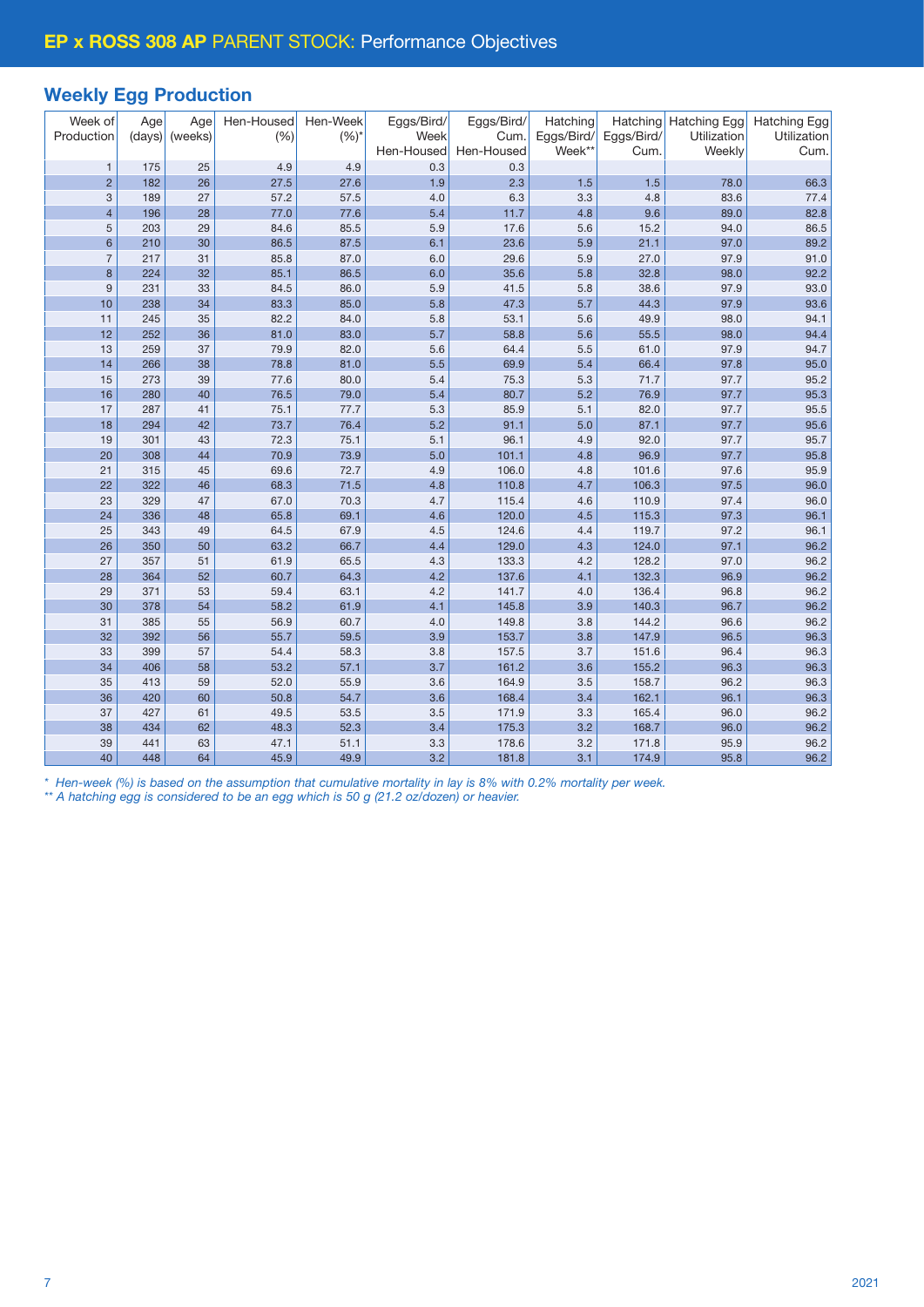### Weekly Hatchability and Chick Production

| Week of<br>Production | Age<br>Age<br>(weeks)<br>(days) |    | Hatch All<br>Eggs<br>$(%)^{*}$ | Cum.<br>Hatchability<br>(% ) | Chicks/Week<br>Hen-Housed | Cum. Chicks<br>Hen-Housed |
|-----------------------|---------------------------------|----|--------------------------------|------------------------------|---------------------------|---------------------------|
| $\mathbf{1}$<br>175   |                                 | 25 |                                |                              |                           |                           |
| $\overline{2}$        | 182                             | 26 | 78.8                           | 78.8                         | 1.2                       | 1.2                       |
| 3                     | 189                             | 27 | 82.4                           | 81.3                         | 2.8                       | 3.9                       |
| $\overline{4}$        | 196                             | 28 | 85.2                           | 83.2                         | 4.1                       | 8.0                       |
| 5                     | 203                             | 29 | 87.2                           | 84.7                         | 4.9                       | 12.9                      |
| $6\phantom{1}6$       | 210                             | 30 | 88.8                           | 85.8                         | 5.2                       | 18.1                      |
| $\overline{7}$        | 217                             | 31 | 89.9                           | 86.7                         | 5.3                       | 23.4                      |
| 8                     | 224                             | 32 | 90.6                           | 87.4                         | 5.3                       | 28.7                      |
| 9                     | 231                             | 33 | 91.1                           | 88.0                         | 5.3                       | 33.9                      |
| 10                    | 238                             | 34 | 91.4                           | 88.4                         | 5.2                       | 39.2                      |
| 11                    | 245                             | 35 | 91.5                           | 88.7                         | 5.2                       | 44.3                      |
| 12                    | 252                             | 36 | 91.4                           | 89.0                         | 5.1                       | 49.4                      |
| 13                    | 259                             | 37 | 91.3                           | 89.2                         | 5.0                       | 54.4                      |
| 14                    | 266                             | 38 | 91.0                           | 89.4                         | 4.9                       | 59.3                      |
| 15                    | 273                             | 39 | 90.7                           | 89.5                         | 4.8                       | 64.1                      |
| 16                    | 280                             | 40 | 90.3                           | 89.5                         | 4.7                       | 68.8                      |
| 17                    | 287                             | 41 | 89.9                           | 89.5                         | 4.6                       | 73.5                      |
| 18                    | 294                             | 42 | 89.4                           | 89.5                         | 4.5                       | 78.0                      |
| 19                    | 301                             | 43 | 88.9                           | 89.5                         | 4.4                       | 82.4                      |
| 20                    | 308                             | 44 | 88.4                           | 89.4                         | 4.3                       | 86.6                      |
| 21                    | 315                             | 45 | 87.8                           | 89.4                         | 4.2                       | 90.8                      |
| 22                    | 322                             | 46 | 87.2                           | 89.3                         | 4.1                       | 94.9                      |
| 23                    | 329                             | 47 | 86.6                           | 89.2                         | 4.0                       | 98.8                      |
| 24                    | 336                             | 48 | 86.0                           | 89.0                         | 3.9                       | 102.7                     |
| 25                    | 343                             | 49 | 85.4                           | 88.9                         | 3.7                       | 106.4                     |
| 26                    | 350                             | 50 | 84.7                           | 88.8                         | 3.6                       | 110.1                     |
| 27                    | 357                             | 51 | 84.0                           | 88.6                         | 3.5                       | 113.6                     |
| 28                    | 364                             | 52 | 83.3                           | 88.4                         | 3.4                       | 117.0                     |
| 29                    | 371                             | 53 | 82.6                           | 88.3                         | 3.3                       | 120.4                     |
| 30                    | 378                             | 54 | 81.9                           | 88.1                         | 3.2                       | 123.6                     |
| 31                    | 385                             | 55 | 81.2                           | 87.9                         | 3.1                       | 126.7                     |
| 32                    | 392                             | 56 | 80.4                           | 87.7                         | 3.0                       | 129.7                     |
| 33                    | 399                             | 57 | 79.7                           | 87.5                         | 2.9                       | 132.7                     |
| 34                    | 406                             | 58 | 78.9                           | 87.3                         | 2.8                       | 135.5                     |
| 35                    | 413                             | 59 | 78.1                           | 87.1                         | 2.7                       | 138.2                     |
| 36                    | 420                             | 60 | 77.3                           | 86.9                         | 2.6                       | 140.9                     |
| 37                    | 427                             | 61 | 76.5                           | 86.7                         | 2.5                       | 143.4                     |
| 38                    | 434                             | 62 | 75.7                           | 86.5                         | 2.5                       | 145.9                     |
| 39                    | 441                             | 63 | 74.8                           | 86.3                         | 2.4                       | 148.2                     |
| 40                    | 448                             | 64 | 74.0                           | 86.1                         | 2.3                       | 150.5                     |

*\* Hatchability is based on an average egg age of 3 days. Hatchability will drop by 0.5% per day of storage between 7 and 11 days.*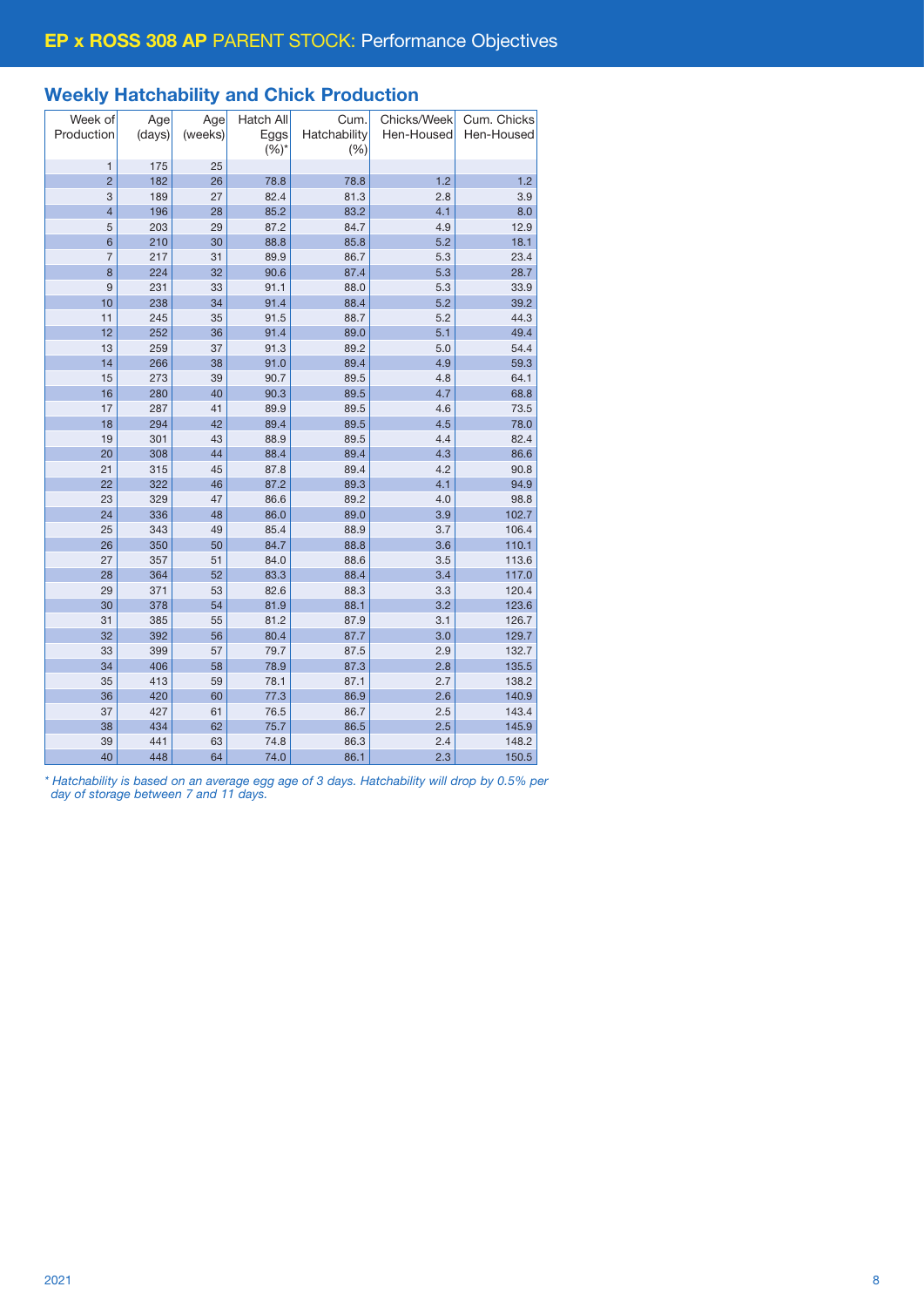### Weekly Egg Weight and Egg Mass

| Week of<br>Production    | Age<br>(days) | Age<br>(weeks) | Hen-Week<br>(% ) | Egg Weight<br>(g) | Egg Mass<br>$(g)^*$ | Egg Weight<br>(oz/dozen) | <b>KEY</b><br>(kg) |
|--------------------------|---------------|----------------|------------------|-------------------|---------------------|--------------------------|--------------------|
| 1                        | 175           | 25             | 4.9              | 50.1              | 2.4                 | 21.2                     | (lb/c)             |
| $\overline{2}$           | 182           | 26             | 27.6             | 52.3              | 14.4                | 22.1                     |                    |
| 3                        | 189           | 27             | 57.5             | 53.9              | 31.0                | 22.8                     |                    |
| $\overline{\mathcal{A}}$ | 196           | 28             | 77.6             | 55.5              | 43.1                | 23.5                     |                    |
| 5                        | 203           | 29             | 85.5             | 56.8              | 48.6                | 24.0                     |                    |
| 6                        | 210           | 30             | 87.5             | 58.0              | 50.8                | 24.6                     |                    |
| $\overline{7}$           | 217           | 31             | 87.0             | 59.0              | 51.3                | 25.0                     |                    |
| 8                        | 224           | 32             | 86.5             | 59.8              | 51.7                | 25.3                     |                    |
| 9                        | 231           | 33             | 86.0             | 60.4              | 52.0                | 25.6                     |                    |
| 10                       | 238           | 34             | 85.0             | 61.0              | 51.9                | 25.8                     |                    |
| 11                       | 245           | 35             | 84.0             | 61.6              | 51.8                | 26.1                     |                    |
| 12                       | 252           | 36             | 83.0             | 62.1              | 51.6                | 26.3                     |                    |
| 13                       | 259           | 37             | 82.0             | 62.5              | 51.3                | 26.5                     |                    |
| 14                       | 266           | 38             | 81.0             | 62.9              | 51.0                | 26.6                     |                    |
| 15                       | 273           | 39             | 80.0             | 63.3              | 50.7                | 26.8                     |                    |
| 16                       | 280           | 40             | 79.0             | 63.7              | 50.3                | 27.0                     |                    |
| 17                       | 287           | 41             | 77.7             | 64.0              | 49.8                | 27.1                     |                    |
| 18                       | 294           | 42             | 76.4             | 64.4              | 49.2                | 27.3                     |                    |
| 19                       | 301           | 43             | 75.1             | 64.7              | 48.6                | 27.4                     |                    |
| 20                       | 308           | 44             | 73.9             | 65.1              | 48.1                | 27.6                     |                    |
| 21                       | 315           | 45             | 72.7             | 65.4              | 47.5                | 27.7                     |                    |
| 22                       | 322           | 46             | 71.5             | 65.8              | 47.0                | 27.9                     |                    |
| 23                       | 329           | 47             | 70.3             | 66.1              | 46.4                | 28.0                     |                    |
| 24                       | 336           | 48             | 69.1             | 66.5              | 45.9                | 28.1                     |                    |
| 25                       | 343           | 49             | 67.9             | 66.8              | 45.3                | 28.3                     |                    |
| 26                       | 350           | 50             | 66.7             | 67.2              | 44.8                | 28.4                     |                    |
| 27                       | 357           | 51             | 65.5             | 67.5              | 44.2                | 28.6                     |                    |
| 28                       | 364           | 52             | 64.3             | 67.9              | 43.6                | 28.7                     |                    |
| 29                       | 371           | 53             | 63.1             | 68.2              | 43.0                | 28.9                     |                    |
| 30                       | 378           | 54             | 61.9             | 68.5              | 42.4                | 29.0                     |                    |
| 31<br>32                 | 385<br>392    | 55<br>56       | 60.7<br>59.5     | 68.8<br>69.1      | 41.8<br>41.1        | 29.1<br>29.2             |                    |
| 33                       | 399           | 57             |                  | 69.4              |                     | 29.4                     |                    |
| 34                       | 406           | 58             | 58.3<br>57.1     | 69.6              | 40.5<br>39.7        | 29.5                     |                    |
| 35                       | 413           | 59             | 55.9             | 69.8              | 39.0                | 29.5                     |                    |
| 36                       | 420           | 60             | 54.7             | 70.0              | 38.3                | 29.6                     |                    |
| 37                       | 427           | 61             | 53.5             | 70.1              | 37.5                | 29.7                     |                    |
| 38                       | 434           | 62             | 52.3             | 70.2              | 36.7                | 29.7                     |                    |
| 39                       | 441           | 63             | 51.1             | 70.3              | 35.9                | 29.8                     | * Egg ma           |
| 40                       | 448           | 64             | 49.9             | 70.4              | 35.1                | 29.8                     |                    |
|                          |               |                |                  |                   |                     |                          |                    |

*(lb/oz) – imperial measurement*

*\* Egg mass (g) = Hen-week (%) x Egg weight (g)*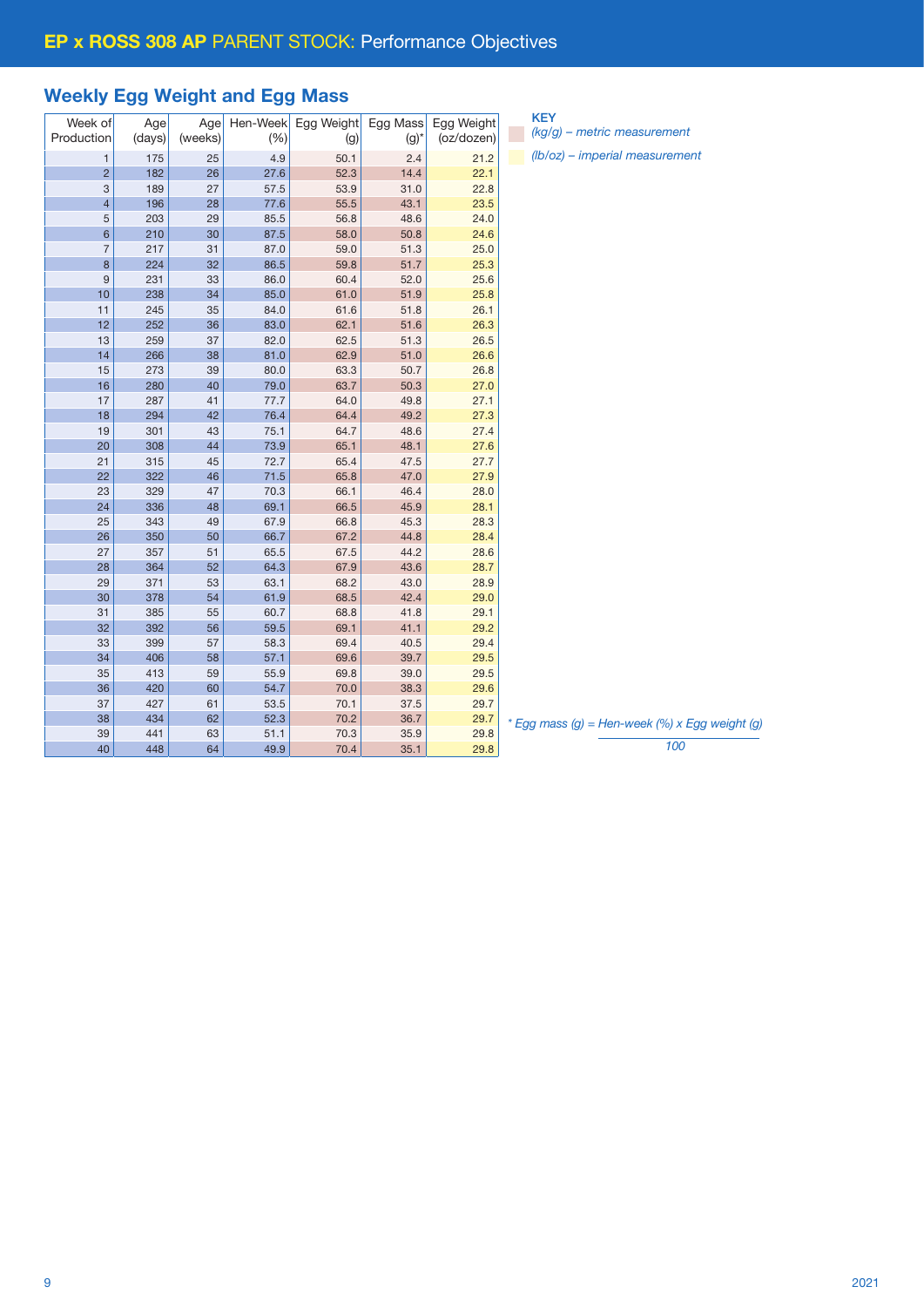# **Notes**  $\cdots$  $\cdots$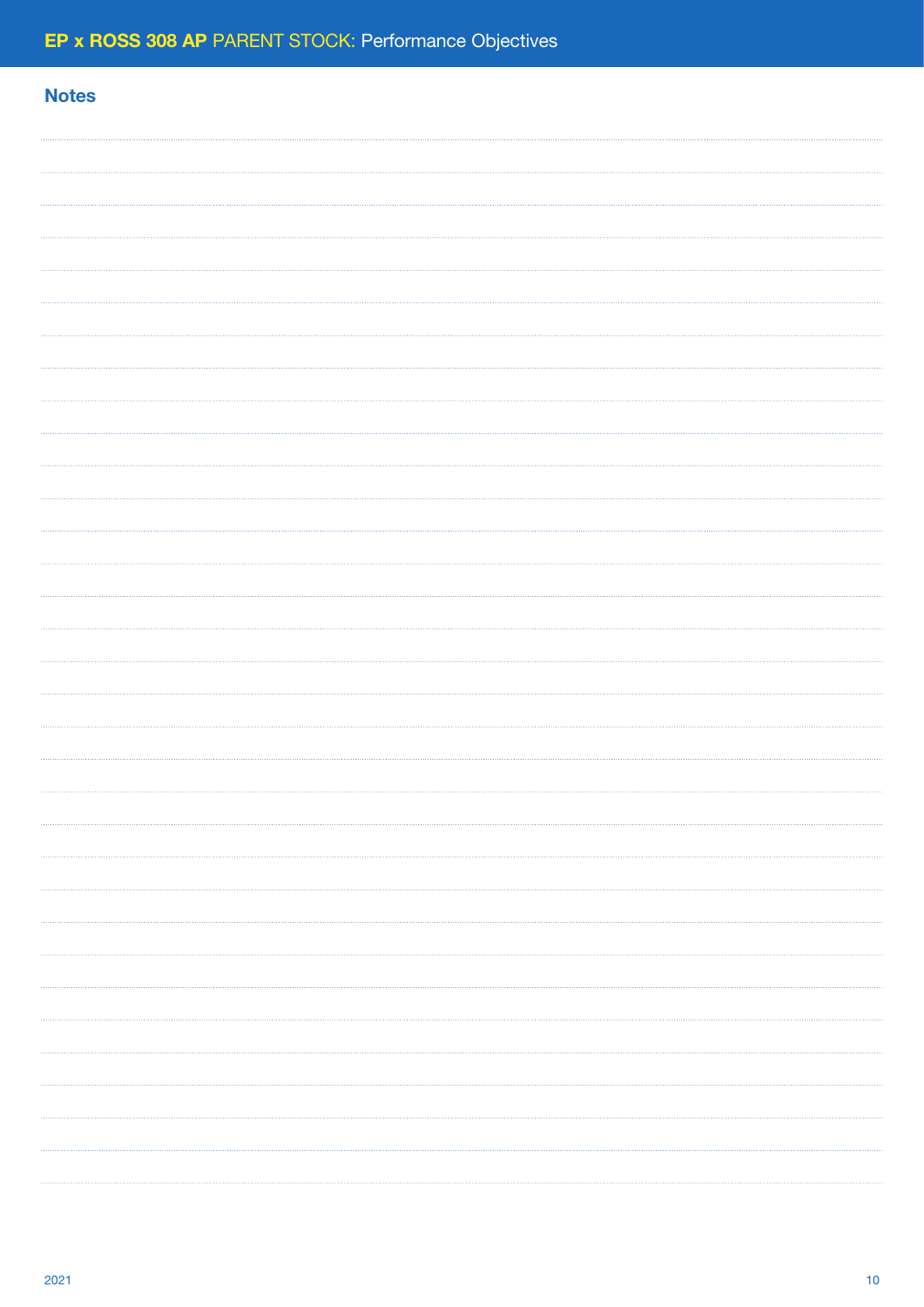## **Notes**  $\cdots$ . . . . . . . . . . . . . . . . .  $\cdots$